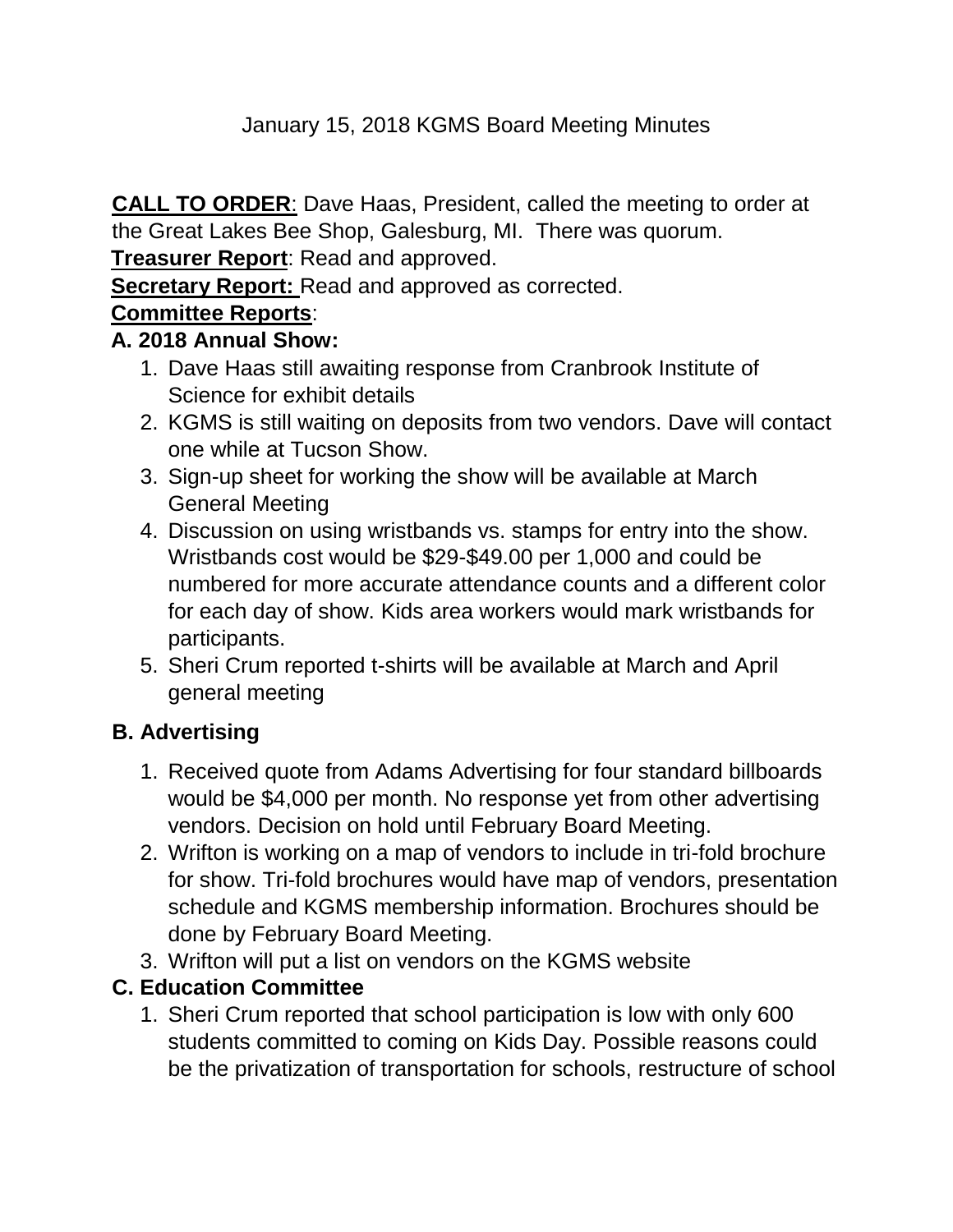systems, timing of show does not coincide with curriculum schedule and/or not enough educational programs on Kids Day.

- 2. Dave Haas to notify PTO of each school for support.
- 3. Wrifton to provide Sheri Crum with a list of vendors at show and a list of education topics and speakers on Kids Day by the end of January. Possible Kids day speakers could include: Paleo Joe, Dave Haas, Larry (meteorites), Bill Mitchell and Eric
- 4. The following suggestions were mentioned during meeting to improve school participation:
	- a. Free egg cartons to students of schools that attend on Kids Day (KGMS sells 300-400 egg cartons per year, time to assemble and collect/cut/buy specimens)
	- b. Give teachers a voucher to use at show or giftcard for merchandise to use in classroom
	- c. Give teachers one specimen and info sheet on specimen to use in classroom curriculum. Specimen would be related to theme of the show.
	- d. Provide curriculum packet to teachers and educational activities that tie to egg cartons. Packets would also tie into STEM coursework.
	- e. Open Kids Day to High School students to support Physical Science classes
	- f. Dave Haas suggested having publicist write a letter about educational activities at show to give to schools
- 5. Jim Trail to check with Consumers Energy on educational information for Natural Gas Storage in Michigan and see if they have a curriculum guide for careers related to Geology. If available, provide information to Sheri Crum.

# **D. General Meeting Programs/Speakers**

1. Keith and Dave Haas will not be at February General meeting. Will try to get someone from WMU to speak.

# **E. Gemologist Course**

1. Wrifton made a motion to request permission to announce certified Gemologist course on the KGMS club website. This is a self-paced online course. Each member would purchase their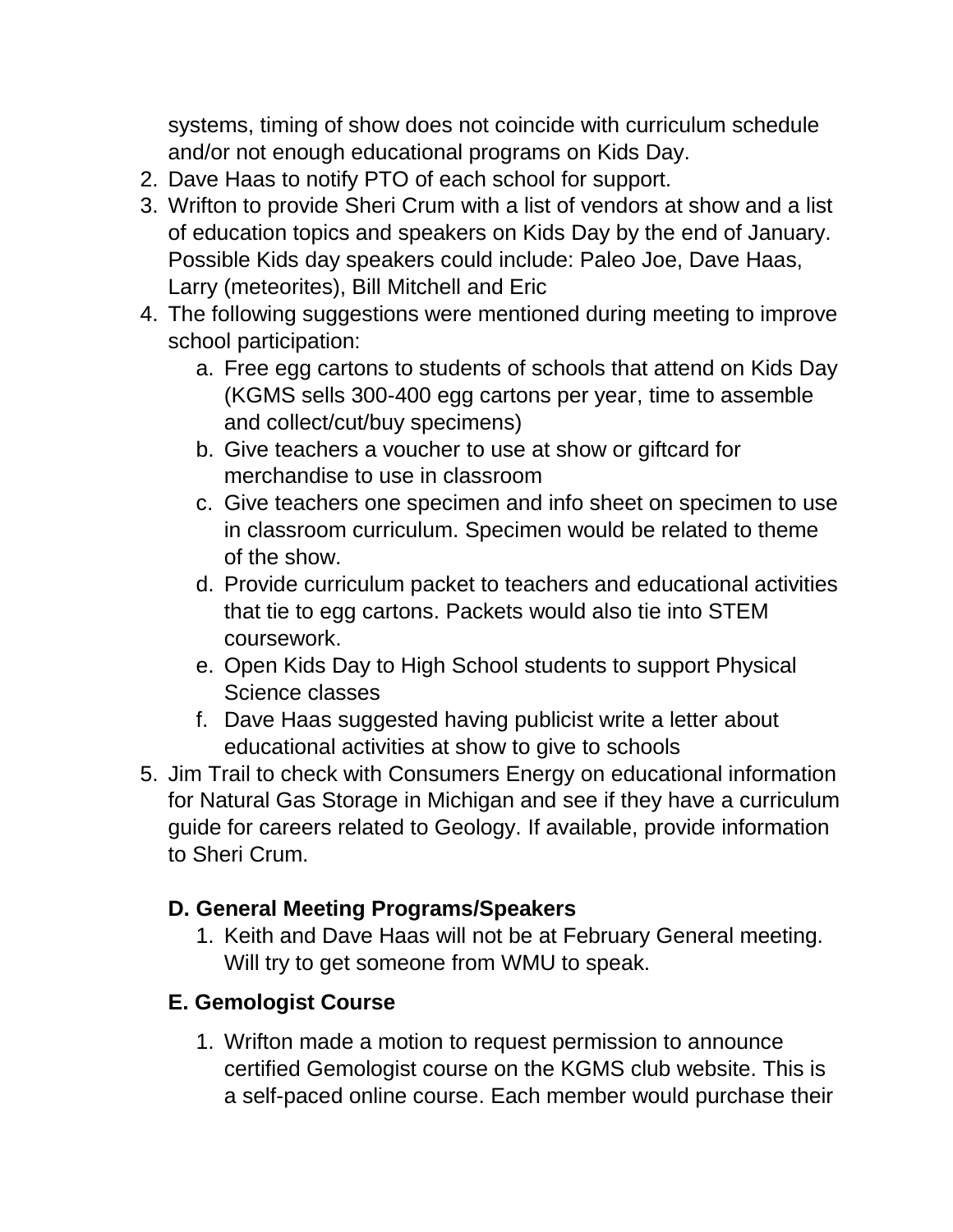own materials for course so there would be no cost to the club. Next session starts at end of Feb-early March timeframe. Motion was seconded and passed.

Meeting adjourned at 8:24p.m. Next Board Meeting February, 19, 2018 7:00p.m.

Recording Secretary

Cynthia Gauthier **Date Approved**: February 19 , 2018